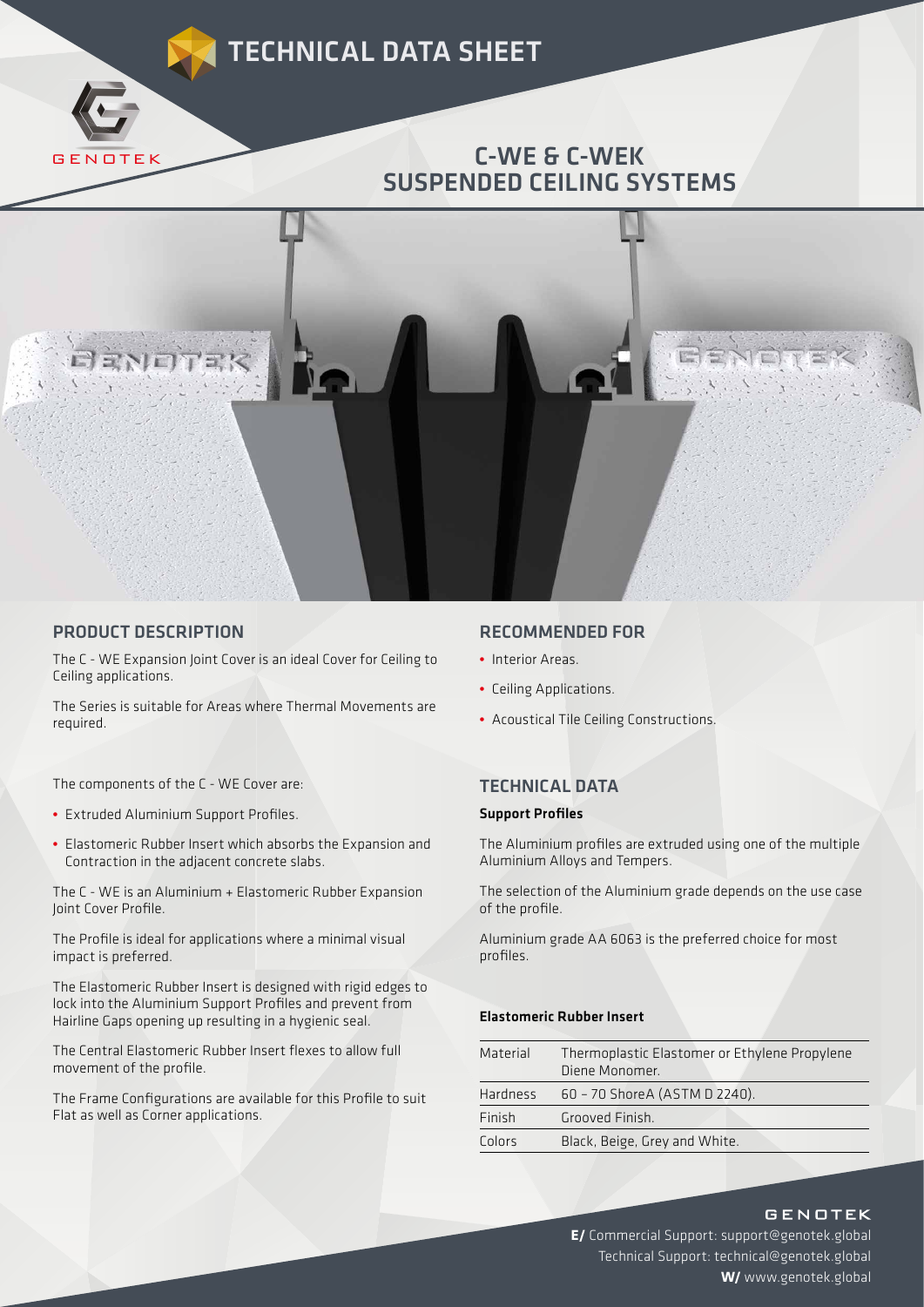## C-WE & C-WEK SUSPENDED CEILING SYSTEMS

#### Optional: Vapour Barrier

GENOTEK

| Material                  | Ethylene Propylene Diene Monomer                   |  |  |  |  |
|---------------------------|----------------------------------------------------|--|--|--|--|
| Color                     | Black                                              |  |  |  |  |
| Tensile Strength          | 1431 psi - ASTM D 412                              |  |  |  |  |
| Tear Resistance (Ibf/in.) | 204 - ASTM D 624                                   |  |  |  |  |
|                           | Puncture Resistance (lbf) 60 at 4.49" - ASTM E 154 |  |  |  |  |

## STORAGE & HANDLING

### ALUMINIUM

#### **•** Transportation

Aluminium can be damaged during transport and constitutes in the form of scratches and wear marks that can lead to subsequent interfacial corrosion. Such damage prevents satisfactory surface treatment of the profiles.

The appearance of Aluminium is affected by minor transportation damages to the surface of the material but mechanical properties of the metal, however, remain unaffected.

To prevent such damage to the material, it is important for the Aluminium profiles to be packaged in strong paper, plastic or bubble wrap during any moving and transportation to prevent individual profile surfaces from bumping against each other thus causing scratches.

#### **•** Storage

It is important to note that Aluminium gets easily affected by water and moisture.

Aluminium alloys with higher magnesium content are sensitive to water and condensation, whereas purer alloys have greater resistance to the same.

Moisture damage to Aluminium appears as white patches/ spots or dark discolouration marks and can be observed in the event if water or condensation is trapped between Aluminium profile stacked upon or lying very close to each other.

#### EPDM

#### **•** Storage

The storage temperature must remain below 25° C.

There should be no direct heat sources in the storage area.

The seals should not be exposed to direct sunlight.

The seals must be protected from the effects of ozone and ionizing radiation.

The seals must be stored so as to avoid their being under tensile stress.

## SUBSTRATE REQUIREMENT & PREPARATION

- The surface must have sufficient clearance from the reinforcement to provide enough space for the anchor.
- The surface must be level with a Maximum Tolerance of +/- 2 mm to provide the best Aesthetic Finish.
- The gap must be level with a Maximum Tolerance of +/- 5 mm. The largest gap dimension in the length should correlate with the gap size of the Expansion Joint Cover ordered.

## INSTALLATION

Kindly refer to the detailed GENOTEK Installation Instructions or contact your nearest GENOTEK Technical Centre for the same.

## **PACKAGING**

- Aluminium Support Profile: Standard Supply Length of 3.00 LM per piece.
- Elastomeric Insert: Standard Supply Length of 25.00 LM per roll.
- Moisture Barrier: Variable Length as per requirement.
- Accessories: Original Manufacturer Packaging.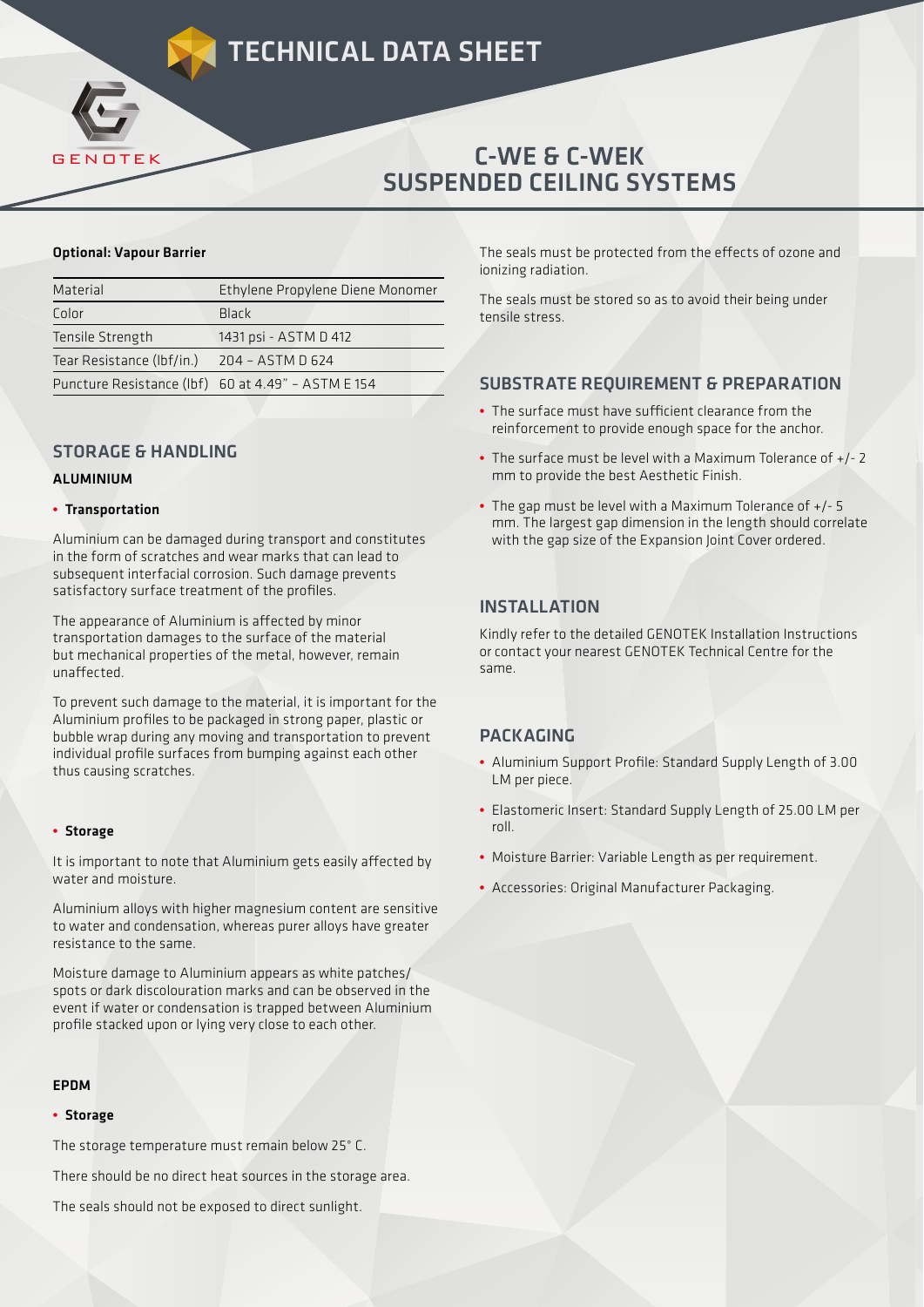



| $\blacktriangledown$ | <b>SKU</b>  | <b>NAME</b> | JOINT WIDTH,<br>JW (MM) | HEIGHT.<br>$H$ (MM) | SIGHTLINE,<br>S(MM) | <b>MOVEMENT</b><br>CAPACITY (%) |
|----------------------|-------------|-------------|-------------------------|---------------------|---------------------|---------------------------------|
| $\Box$               | CWE503050   | $C-WE-50$   | $30 - 60$               | 30                  | 50                  | ±50                             |
| $\Box$               | CWE753075   | $C-WE-75$   | $70 - 80$               | 30                  | 75                  | ±50                             |
| $\Box$               | CWE10030100 | $C-WE-100$  | $90 - 110$              | 30                  | 100                 | ±50                             |
| □                    | CWE12030120 | $C-WE-120$  | $120 - 130$             | 30                  | 120                 | ±50                             |
| □                    | CWEI5030150 | $C-WE-150$  | $140 - 160$             | 30                  | 150                 | ±50                             |
| □                    | CWE20030200 | $C-WE-200$  | 170-200                 | 30                  | 200                 | ±50                             |

NOTE: I. THE ABOVE DRAWINGS ARE FOR ILLUSTRATION ONLY, PLEASE SEE THE SYSTEM DRAWING OF THE PROFILE FOR THE SECTION DETAILS AS SPECIFICATION MAY VARY. 2. THE ABOVE SIZES ARE FOR REFERENCE, ADDITIONAL SIZES MAY BE AVAILABLE AND / OR CUSTOMIZED.KINDLY CONTACT GENOTEK TECHNICAL SUPPORT FOR MORE INFORMATION.